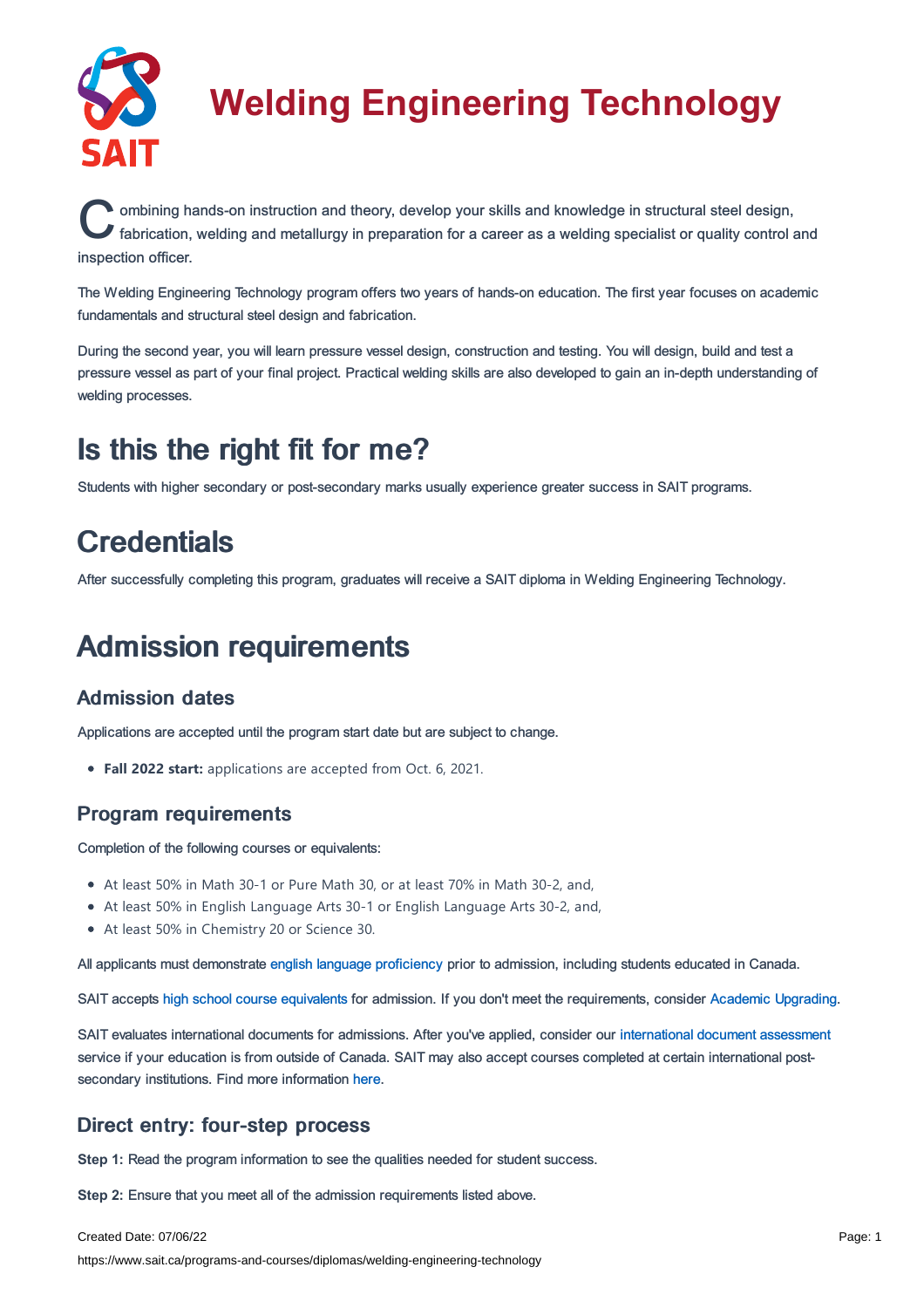**Step 3:** [Apply](https://www.sait.ca/admissions/apply) and submit your transcripts and/or [anticipated](https://www.sait.ca/admissions/after-you-apply/transcripts-and-supporting-documents) final grades.

Admission will be extended on a first-qualified, first-offered basis until the program is full.

**Step 4:** Log in to [mySAIT.ca](http://www.mysait.ca/) to check your admission status and monitor changes to your [application](https://www.sait.ca/admissions/after-you-apply/tracking-your-application) status.

Failure to meet anticipated final grades will result in offers being rescinded.

# Communication during admission

Email is the primary source of communication during the selection process. Ensure your personal email account is managed appropriately to receive our emails, files and communications. We recommend you add the [ma.info@sait.ca](https://sait.camailto:ma.info@sait.ca) domain to your safe senders' list or you risk missing critical email messages.

# Costs 2022/23

#### Domestic tuition and fees

Cost per credit: \$224

| Year | <b>Number of semesters</b> | <b>Tuition fees</b> | <b>SAIT fees</b> | Saitsa fees* | Total   |
|------|----------------------------|---------------------|------------------|--------------|---------|
|      |                            | \$6,720             | \$916            | \$553        | \$8,189 |
|      |                            | \$6,720             | \$916            | \$553        | \$8,189 |

## International tuition and fees

Cost per credit: \$709.27

| Year | <b>Number of semesters</b> | <b>Tuition fees</b> | <b>SAIT fees</b> | Saitsa fees* | Total       |
|------|----------------------------|---------------------|------------------|--------------|-------------|
|      |                            | \$21,278.10         | \$916            | \$553        | \$22,747.10 |
|      |                            | \$21,278.10         | \$916            | \$553        | \$22,747.10 |

\*Maximum fee. Actual fees may be less and are based on the number of credits a student takes per semester and whether they opt-out of health and dental benefits.

## SAIT fees

- Campus athletic and recreation fee: \$196
- Universal transit pass (Upass): \$320
- Student support fee: \$200
- Student technology fee: \$200

### Saitsa fees

### Student Association fee

Maximum: \$291

This is the maximum amount the student will pay. Actual fees may be less and are based on the number of credits the students take per semester.

#### Created Date: 07/06/22